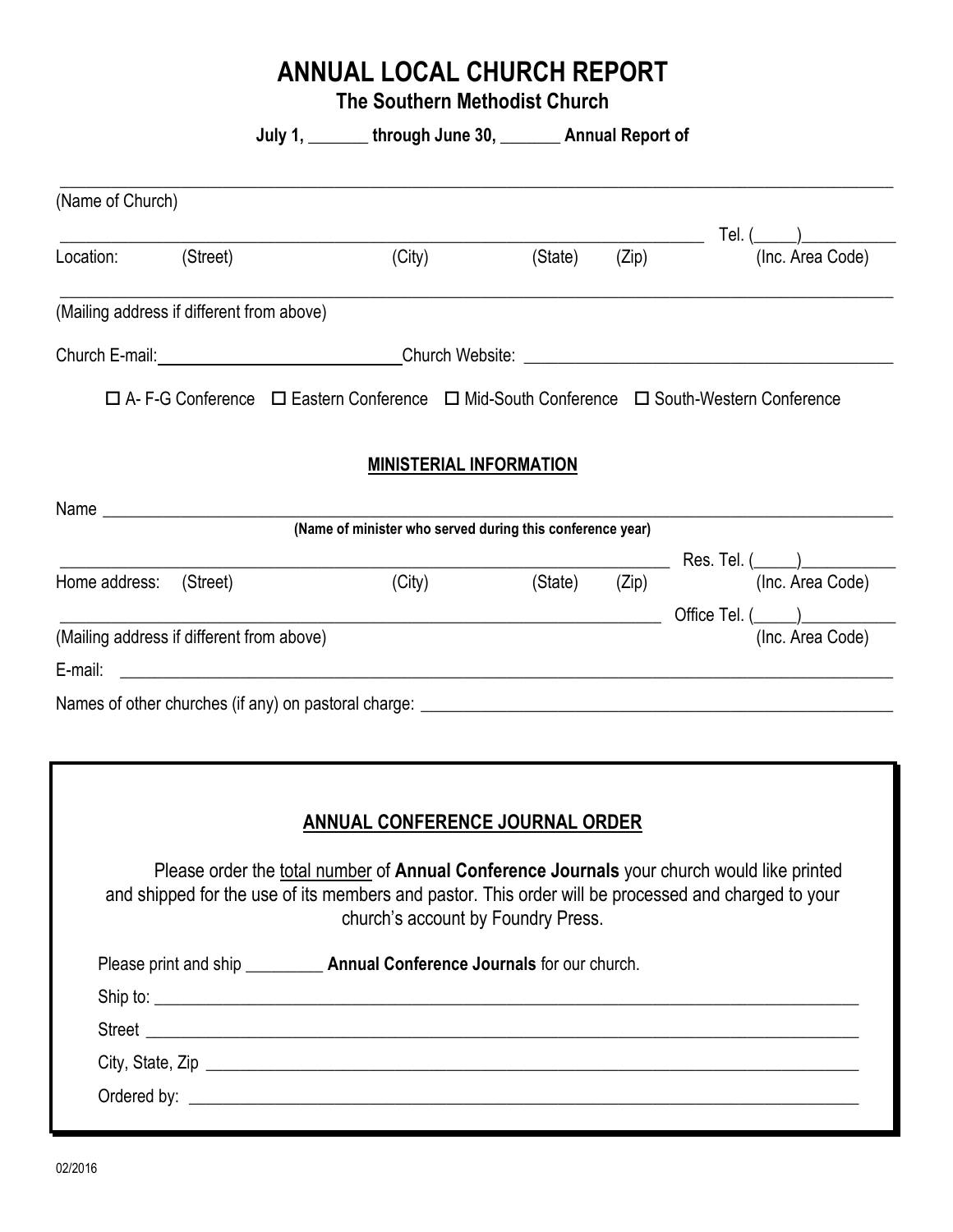## **ANNUAL LOCAL CHURCH REPORT**

**The Southern Methodist Church**

**July 1, \_\_\_\_\_\_\_ through June 30, \_\_\_\_\_\_\_ Annual Report** 

#### **INSTRUCTIONS**

- 1. Prepare this report using the Compilation Report form. All items numbered on this annual report form correspond to the numbers on the **Quarterly Compilation Report Form**.
- 2. Prepare a separate report for each organized church on the charge.
- 3. Prepare in triplicate (1 copy for Conference; 1 copy for church files; 1 copy for minister's files).

4. Report finances with the cents rounded off to the nearest dollar.<br>5. Place a zero or dash in any space for which you have no fig

5. **Place a zero or dash in any space for which you have no figure**.

6. Use caution in preparing the report.

7. Any questions in filling out the form please call the Southern Methodist Ministries office at (803) 536-1378.

#### **CHRISTIAN LIFE AND WORK**

| 1.             | Total Active & Inactive Members at Close of Last Year (Item 4 of Last Year's Report) |  |
|----------------|--------------------------------------------------------------------------------------|--|
| 2a.            | Members Gained by Confession of Faith                                                |  |
| 2 <sub>b</sub> | Members Gained by Transfer from a Southern Methodist Church                          |  |
| 2c.            | Members Gained by Membership from Other Denominations                                |  |
| 2d.            | Total Members Gained This Year (Add items 2a, 2b & 2c)                               |  |
| 3а.            | Members Lost by Death                                                                |  |
| 3b.            | Members Lost by Transfer to Another Southern Methodist Church                        |  |
| Зc.            | Members Lost by Membership to Other Denominations                                    |  |
| 3d.            | Members Lost by Withdrawal                                                           |  |
| 3e.            | Total Members Lost (Add Items 3a, 3b, 3c & 3d)                                       |  |
| $\overline{4}$ | Present Active & Inactive Membership (Item 1 plus item 2d less item 3e)              |  |
| 5а.            | Conversions Through Ministries within the Church Plant (Sunday School, League, etc.) |  |
| 5b.            | Conversions Through Other Ministries Outside the Church Plant (Jail, Missions, etc.) |  |
| 5c.            | Conversions Reported by Individuals (Visitation, Personal Witness, etc.)             |  |
| 5d.            | Total Conversions (Add 5a, 5b, & 5c)                                                 |  |
| 6а.            | Number of Infants Baptized (under 2 years old)                                       |  |
| 6b.            | Number of Children Baptized                                                          |  |
| 6с.            | Number of Adults Baptized (18 years and older)                                       |  |
| 6d.            | <b>Total Number Baptized</b>                                                         |  |
| 7.             | Average Attendance at Sunday Morning Worship Service                                 |  |
| 8.             | Average Attendance at Sunday Evening Worship Service                                 |  |
| 9.             | Average Attendance at Mid-Week Prayer Service                                        |  |
| 10.            | Average Attendance at Sunday School                                                  |  |
| 11a.           | Number of Children Enrolled in Sunday School                                         |  |
| $11b$ .        | Number of Youth Enrolled in Sunday School                                            |  |
| 11c.           | Number of Adults Enrolled in Sunday School                                           |  |
| 11d.           | <b>Total Enrollment in Sunday School</b>                                             |  |
| 12.            | <b>Enrolled in Vacation Bible School</b>                                             |  |
| 13.            | <b>Total Enrollment in Epworth League</b>                                            |  |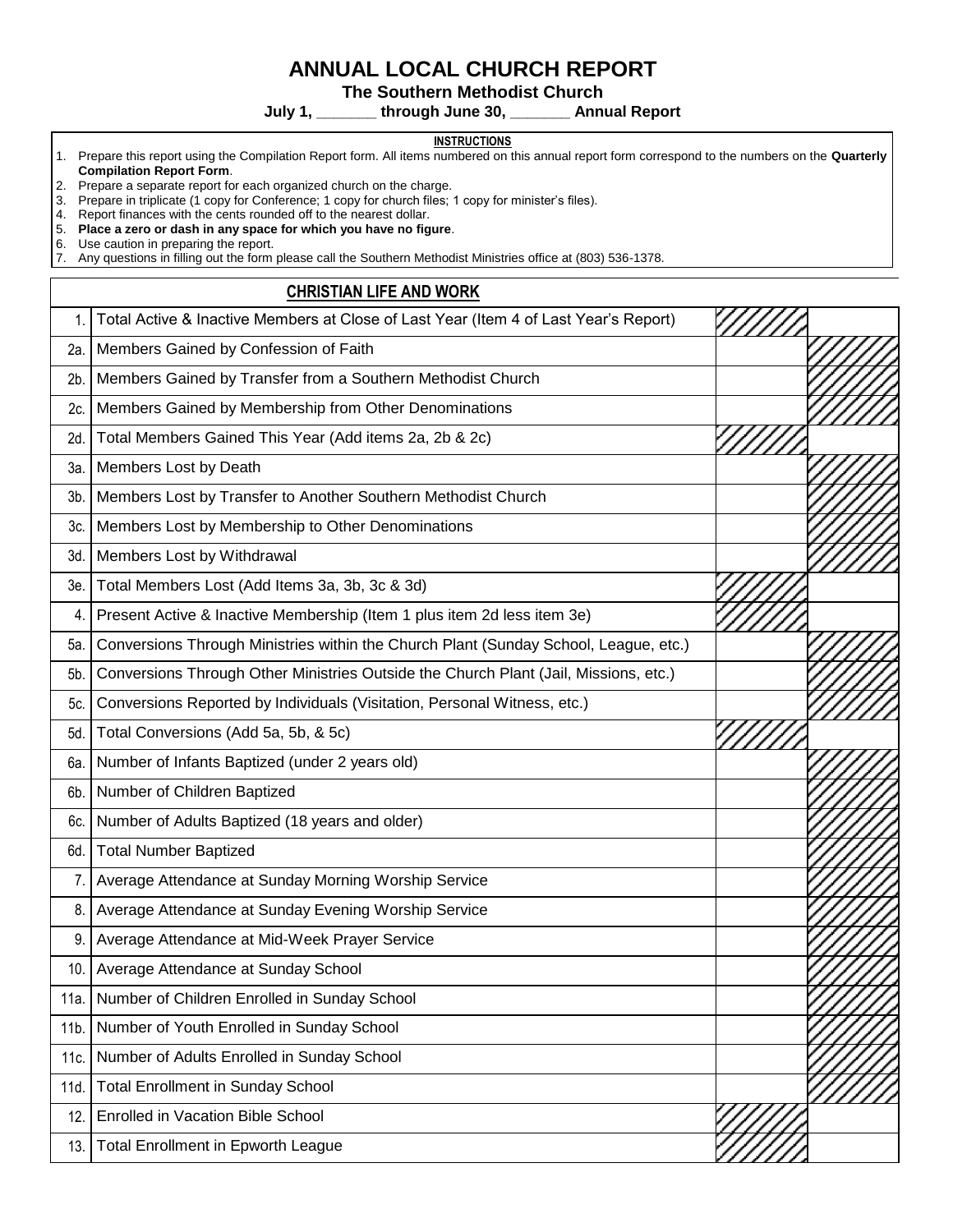| 14. | Enrolled in Cartwright Men's Fellowship                                                |  |  |
|-----|----------------------------------------------------------------------------------------|--|--|
| 15. | <b>Total Enrollment in Missionary Societies</b>                                        |  |  |
| 16. | Number Attending Southern Methodist College                                            |  |  |
| 17. | Number of Southern Methodist Subscriptions                                             |  |  |
|     | <b>FINANCES</b>                                                                        |  |  |
|     | <b>Local Giving</b>                                                                    |  |  |
| 18. | <b>Contributions to Southern Methodist College</b>                                     |  |  |
| 19. | Contributions to Southern Methodist Foreign Missions                                   |  |  |
| 20. | Contributions to General Conference Home Missions and Evangelism                       |  |  |
| 21. | Contributions to Other Missionary Projects (Orphanages, etc.)                          |  |  |
| 22. | Total (Add Items 18, 19, 20 & 21)                                                      |  |  |
|     | <b>Local Income</b>                                                                    |  |  |
| 23. | Received for Local Operations and Ministries                                           |  |  |
|     | <b>Local Expenditures</b>                                                              |  |  |
| 24. | Minister's Salary (Excluding Housing Allowance and Benefits)                           |  |  |
| 25. | Minister's Housing Allowance (Only If Parsonage Not Provided)                          |  |  |
| 26. | Fringe Benefits (Insurance, Utilities, Travel, etc.)                                   |  |  |
| 27. | Total Support of Minister (Add Items 24, 25 & 26)                                      |  |  |
| 28. | Paid on Buildings and Improvements (Church Plant, Parsonage and other)                 |  |  |
| 29. | Paid to Southern Methodist Retirement Program (Church Contribution - 6%)               |  |  |
| 30. | Paid to Conference Askings (Is this amount 10% or > of Line 23? $\Box$ Yes; $\Box$ No) |  |  |
| 31. | Miscellaneous Expenditures (All Other Expenses)                                        |  |  |
| 32. | Total for Building, Retirement, Askings and Misc. Expense (Add Items 28, 29, 30 & 31)  |  |  |
| 33. | Total Local Expenditures (Add Items 27 & 32)                                           |  |  |
|     | <b>LOCAL CHURCH PROPERTY</b>                                                           |  |  |
| 34. | Value of Church Plant                                                                  |  |  |
| 35. | Value of Parsonage<br>□ Check If No Parsonage                                          |  |  |
| 36. | Value of Other Local Church Property<br>□ Check If No Additional Property              |  |  |
| 37. | Total Value of Local Church Property (Add Items 34,35 & 36)                            |  |  |
| 38. | Total Indebtedness on Local Church Property                                            |  |  |
| 39. | Total Insurance Coverage on Church Properties (All Property)                           |  |  |
| 40. | Total Insurance Premium on Church Properties (All Property)                            |  |  |
|     | Submitted by:                                                                          |  |  |

#### **Local Church Conference Secretary:** \_\_\_\_\_\_\_\_\_\_\_\_\_\_\_\_\_\_\_\_\_\_\_\_\_\_\_\_\_\_\_\_\_\_\_\_\_\_\_\_\_\_\_\_\_\_\_\_\_\_\_\_\_\_\_\_

#### **Pastor: \_\_\_\_\_\_\_\_\_\_\_\_\_\_\_\_\_\_\_\_\_\_\_\_\_\_\_\_\_\_\_\_\_\_\_\_\_\_\_\_\_\_\_\_\_\_\_\_\_\_\_\_\_\_\_\_\_\_\_\_\_\_\_\_\_\_\_\_\_\_\_\_\_\_\_\_\_\_\_\_\_\_\_\_\_\_\_\_\_\_**

 *Askings shall be defined as a method for funding the operation of the General Conference based on a tithe (10%) of the total income that is given for local operational use in the church. Some examples of local operational use include any support for the pastor, utilities, maintenance and repairs of facilities, church supplies, literature, books, etc. Funds given for Southern Methodist College, any foreign or home missions, or any other entity whereby the local church only forwards funds to the designated entity, shall be exempt from Askings.*

 *Auxiliaries of The Southern Methodist Church (Woman's Missionary Society, Cartwright Men's Fellowship and Epworth League) are exempt from Askings*.